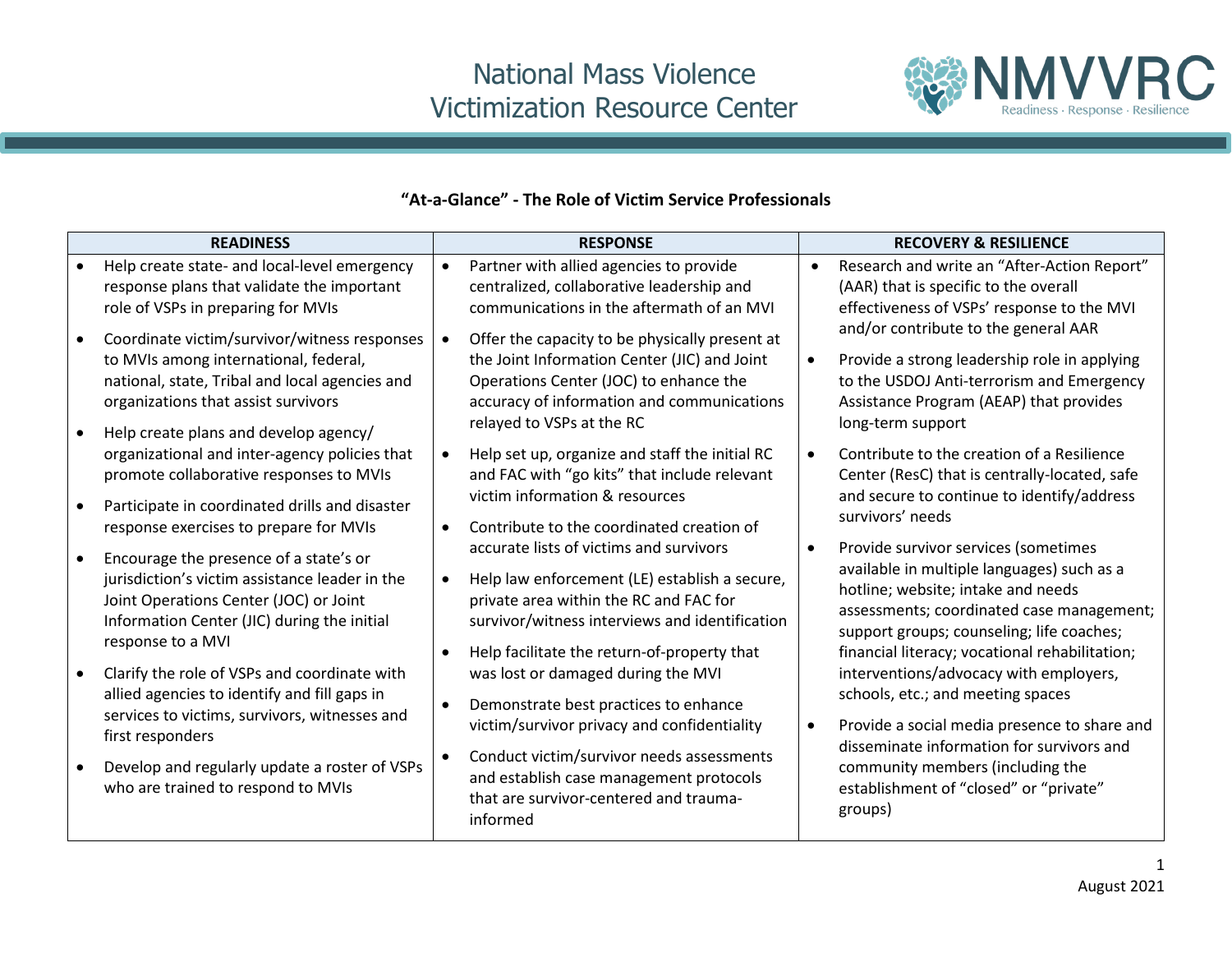|           | <b>READINESS</b>                                                                                                                     |           | <b>RESPONSE</b>                                                                                                                          |           | <b>RECOVERY &amp; RESILIENCE</b>                                                                                                            |
|-----------|--------------------------------------------------------------------------------------------------------------------------------------|-----------|------------------------------------------------------------------------------------------------------------------------------------------|-----------|---------------------------------------------------------------------------------------------------------------------------------------------|
|           | Educate VSPs and partner agencies that<br>respond to MVIs about federal and national<br>sources for victim/survivor                  | $\bullet$ | Help survivors understand and apply for<br>crime victim compensation on-site at the RC<br>and FAC and online                             | $\bullet$ | Publicize the services of the ResC to the<br>affected community, ensuring diverse<br>outreach for marginalized victims/survivors            |
| $\bullet$ | Conduct training sessions that are evidence-<br>based and trauma-informed to prepare VSPs<br>to respond to MVIs                      |           | Provide Psychological First Aid (PFA) and<br>victim advocacy support to victims, survivors,<br>witnesses, first responders and community | $\bullet$ | (by race, ethnicity, disability, religion, sexual<br>orientation, etc.) and community members<br>Offer trained "navigators" to help victims |
| $\bullet$ | Help develop cross-training curricula and<br>programs that educate partner professionals                                             |           | members<br>Provide trained VSPs who can partner with LE                                                                                  |           | access services/support across systems &<br>jurisdictions                                                                                   |
| $\bullet$ | about the coordinated roles of VSPs in MVI<br>planning and responses<br>Prepare "go kits" from victim/survivor                       |           | and medical examiners (MEs) to conduct<br>sensitive death notifications and follow-on<br>with surviving family members                   |           | Sponsor peer support groups for victims,<br>survivors, witnesses, VSPs and first<br>responders                                              |
|           | assistance agencies that include relevant<br>victim information and forms, supplies, and<br>technology support for initial Response  | $\bullet$ | Provide support to and coordinate with allied<br>MVI responders at the RC and FAC to help                                                | $\bullet$ | Advocate for victims/survivors in the news<br>media and via social media                                                                    |
|           | Centers (RCs) and Family Assistance Centers<br>(FACs)                                                                                |           | create a survivor-centric response (such as<br>hospitals, mental/behavioral health<br>professionals, American Red Cross,                 | $\bullet$ | Continue to provide information to victims<br>and survivors about their statutory rights<br>under law                                       |
|           | Proactively promote the availability of victim<br>compensation for violent crime victims to<br>increase general knowledge about this |           | transportation, DMV, lodging and hospitality<br>industry, childcare, employer intervention &<br>advocacy)                                |           | In cases that result in prosecutions, provide<br>victim/survivor advocacy and                                                               |
|           | important victim right and service prior to an<br>MVI                                                                                |           | Provide support to RC and FAC leadership and<br>LE to help survivors locate their loved ones                                             |           | accompaniment to all relevant hearings and<br>meetings                                                                                      |
| $\bullet$ | Develop and implement plans to be able to<br>provide quality services to victims who have<br>physical, intellectual or developmental |           | Offer support and referrals for victims who<br>reside in jurisdictions away from the site of<br>the MVI                                  |           | Educate others about "trauma cues" that<br>emanate from MVIs and provide support to<br>address them                                         |
|           | disabilities, who are Deaf, do not speak<br>English, or who have Limited English<br>Proficiency (LEP)                                |           | Promote cultural competence & language<br>access in overall service delivery                                                             |           | Provide training and guidance to leaders of<br>all involved agencies about vicarious trauma<br>and strategies to promote individual and     |
|           |                                                                                                                                      | $\bullet$ | Offer information to survivors about their<br>statutory rights as victims of crime                                                       |           | organizational wellness                                                                                                                     |
|           |                                                                                                                                      |           | Provide information about and referrals to                                                                                               | $\bullet$ | Provide tip sheets to MVI survivors and first<br>responders (including VSPs) about the                                                      |
|           |                                                                                                                                      |           | legal professionals who can provide advice<br>and counsel to survivors                                                                   |           | challenges they may face, and resources to<br>help them cope                                                                                |